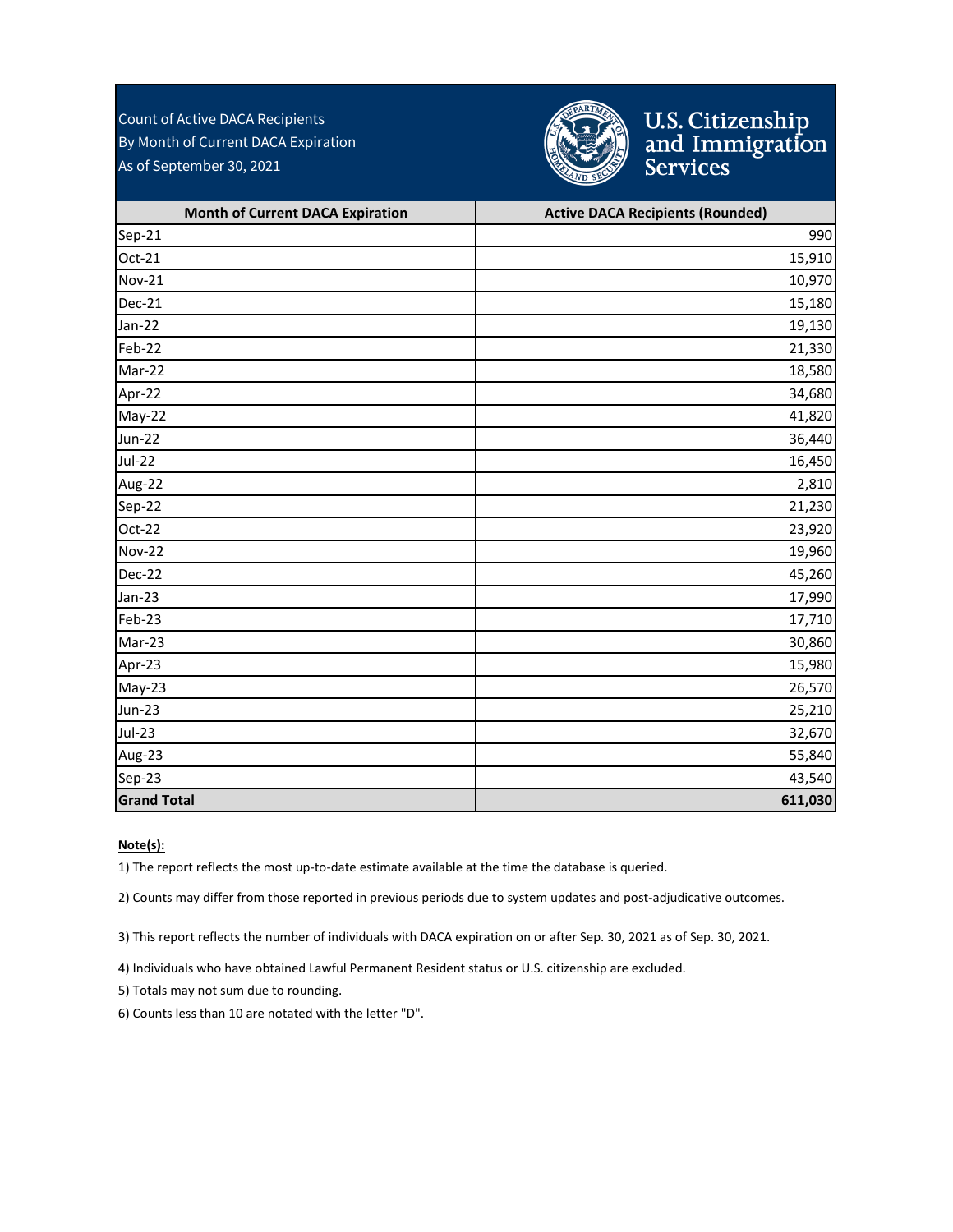#### As of September 30, 2021 Count of Active DACA Recipients By Country of Birth



# U.S. Citizenship<br>and Immigration<br>Services

| <b>Country of Birth</b>    | Count     | <b>Country of Birth</b>          | Count     |
|----------------------------|-----------|----------------------------------|-----------|
|                            | (rounded) |                                  | (rounded) |
| <b>Grand Total</b>         | 611,030   | Paraguay                         | 160       |
| Mexico                     | 493,680   | Zambia                           | 160       |
| El Salvador                | 23,590    | Thailand                         | 150       |
| Guatemala                  | 16,050    | South Africa                     | 150       |
| Honduras                   | 14,620    | Saudi Arabia                     | 150       |
| Peru                       | 5,760     | Armenia                          | 140       |
| Korea, South               | 5,750     | Egypt                            | 140       |
| <b>Brazil</b>              | 4,680     | Haiti                            | 140       |
| Ecuador                    | 4,350     | Hong Kong                        | 140       |
| Colombia                   | 3,850     | Malaysia                         | 140       |
| Argentina                  | 3,080     | <b>United Arab Emirates</b>      | 140       |
| Philippines                | 3,030     | France                           | 120       |
| Jamaica                    | 2,040     | Lithuania                        | 120       |
| India                      | 2,030     | Ukraine                          | 120       |
| Venezuela                  | 1,960     | Senegal                          | 120       |
| Dominican Republic         | 1,810     | Russia                           | 110       |
| Uruguay                    | 1,570     | Sri Lanka                        | 110       |
| <b>Trinidad and Tobago</b> | 1,330     | Cameroon                         | 110       |
| Bolivia                    | 1,290     | Zimbabwe                         | 110       |
| Costa Rica                 | 1,230     | Guinea                           | 100       |
| Nicaragua                  | 1,210     | Japan                            | 100       |
| Chile                      | 1,090     | Côte D'Ivoire                    | 100       |
| Poland                     | 1,040     | Morocco                          | 90        |
| Pakistan                   | 1,030     | Grenada                          | 90        |
| Nigeria                    | 830       | Greece                           | 90        |
| Guyana                     | 760       | Romania                          | 90        |
| Belize                     | 630       | Gambia, The                      | 90        |
| Indonesia                  | 600       | Saint Vincent and the Grenadines | 90        |
| Canada                     | 590       | Spain                            | 80        |
| Kenya                      | 550       | Suriname                         | 80        |
| China                      | 540       | Lebanon                          | 80        |
| Bangladesh                 | 410       | Sierra Leone                     | 80        |
| <b>United Kingdom</b>      | 410       | Fiji                             | 80        |
| Portugal                   | 400       | <b>Barbados</b>                  | 70        |
| Ghana                      | 380       | Dominica                         | 70        |
| Mongolia                   | 380       | Tanzania                         | 70        |
| Panama                     | 330       | Malawi                           | 70        |
| Italy                      | 290       | Czech Republic                   | 70        |
| Israel                     | 270       | Hungary                          | 60        |
| Bahamas, The               | 250       | Macedonia                        | 60        |
| Albania                    | 220       | Uganda                           | 60        |
| Saint Lucia                | 190       | Liberia                          | 60        |
| Taiwan                     | 190       | New Zealand                      | 60        |
| Jordan                     | 190       | <b>Bulgaria</b>                  | 50        |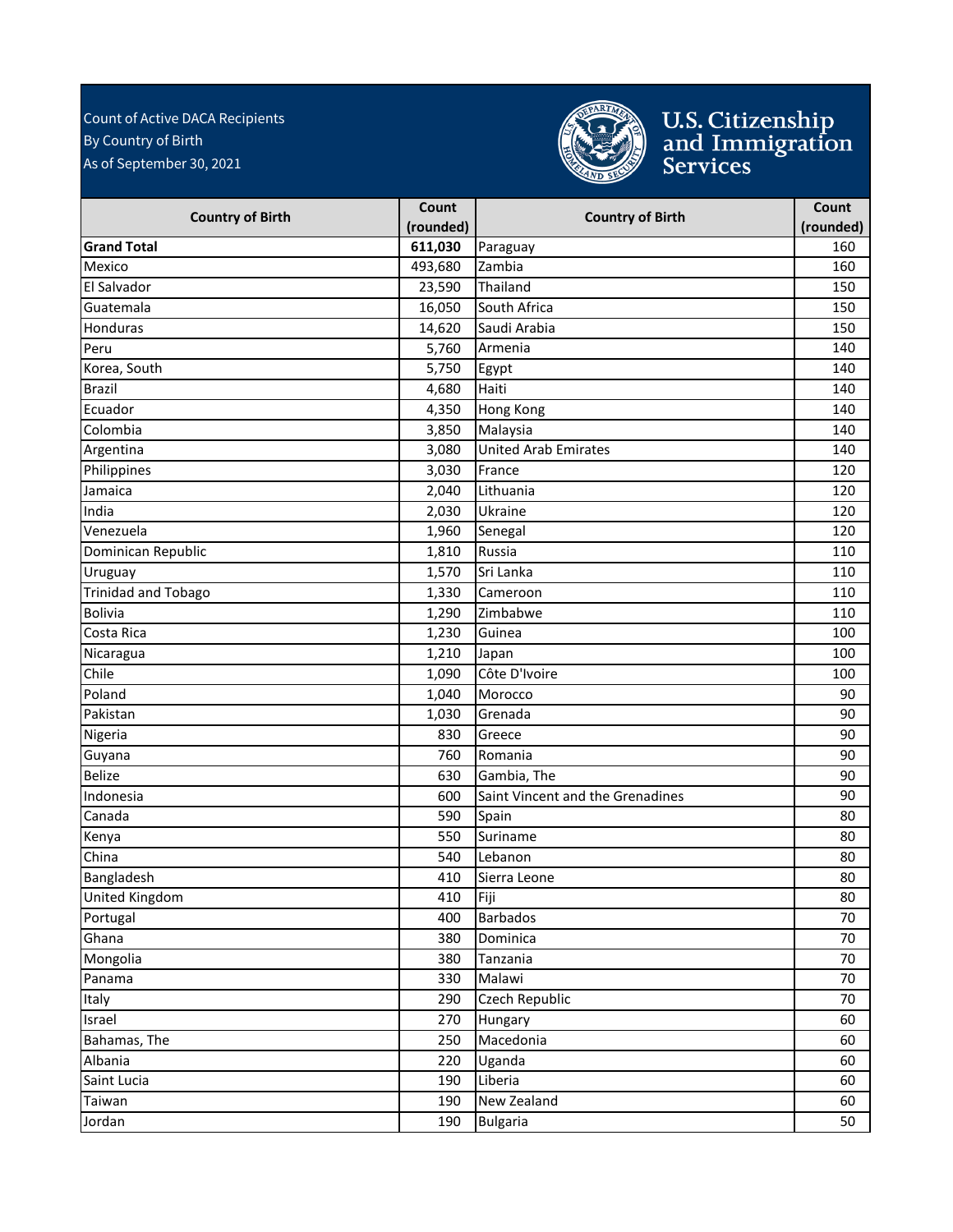| Turkey                          | 170       | Vietnam                         | 50        |
|---------------------------------|-----------|---------------------------------|-----------|
| Germany                         | 170       | Nepal                           | 50        |
|                                 | Count     |                                 | Count     |
| <b>Country of Birth</b>         | (rounded) | <b>Country of Birth</b>         | (rounded) |
| Antigua and Barbuda             | 50        | Afghanistan                     | D         |
| Iran                            | 50        | Croatia                         | D         |
| Tonga                           | 50        | Libya                           | D         |
| Kuwait                          | 50        | Macau                           | D         |
| Democratic Republic of Congo    | 50        | Burundi                         | D         |
| Cabo Verde                      | 40        | Iraq                            | D         |
| Netherlands                     | 40        | Kazakhstan                      | D         |
| Angola                          | 40        | Latvia                          | D         |
| Australia                       | 40        | Madagascar                      | D         |
| Montenegro                      | 40        | Namibia                         | D         |
| Cambodia                        | 40        | Slovenia                        | D         |
| Mali                            | 40        | Somalia                         | D         |
| Singapore                       | 40        | French Guiana                   | D         |
| Uzbekistan                      | 30        | Georgia                         | D         |
| Ethiopia                        | 30        | Lesotho                         | D         |
| Qatar                           | 30        | Moldova                         | D         |
| <b>Turks and Caicos Islands</b> | 30        | <b>Burkina Faso</b>             | D         |
| Slovakia                        | 30        | Guadeloupe                      | D         |
| Virgin Islands, British         | 30        | Kyrgyzstan                      | D         |
| Saint Kitts and Nevis           | 30        | Norway                          | D         |
| Yemen                           | 30        | Central African Republic        | D         |
| Sweden                          | 30        | Cyprus                          | D         |
| Samoa                           | 20        | Mauritania                      | D         |
| Serbia                          | 20        | Mauritius                       | D         |
| Togo                            | 20        | Aruba                           | D         |
| Austria                         | 20        | Bosnia and Herzegovina          | D         |
| Bahrain                         | 20        | <b>Brunei</b>                   | D         |
| Belgium                         | 20        | Chad                            | D         |
| Estonia                         | 20        | Luxembourg                      | D         |
| Gabon                           | 20        | Rwanda                          | D         |
| Netherlands Antilles            | 20        | Bhutan                          | D         |
| Yugoslavia                      | 20        | Guinea-Bissau                   | D         |
| Bermuda                         | 20        | Marshall Islands                | D         |
| Ireland                         | 20        | Micronesia, Federated States of | D         |
| Kosovo                          | 20        | Sudan                           | D         |
| Botswana                        | 20        | Swaziland                       | D         |
| Cayman Islands                  | 20        | Tuvalu                          | D         |
| Syria                           | 10        | <b>Equatorial Guinea</b>        | D         |
| <b>USSR</b>                     | 10        | Martinique                      | D         |
| Algeria                         | 10        | Palau                           | D         |
| Azerbaijan                      | 10        | Papua New Guinea                | D         |
| Congo                           | 10        | Tunisia                         | D         |
| Western Samoa                   | 10        | Turkmenistan                    | D         |
| <b>Belarus</b>                  | 10        | Andorra                         | D         |
| Denmark                         | 10        | <b>Burma</b>                    | D         |
| Laos                            | 10        | Cuba                            | D         |
| Niger                           | 10        | Eritrea                         | D         |
| Oman                            | 10        | Finland                         | D         |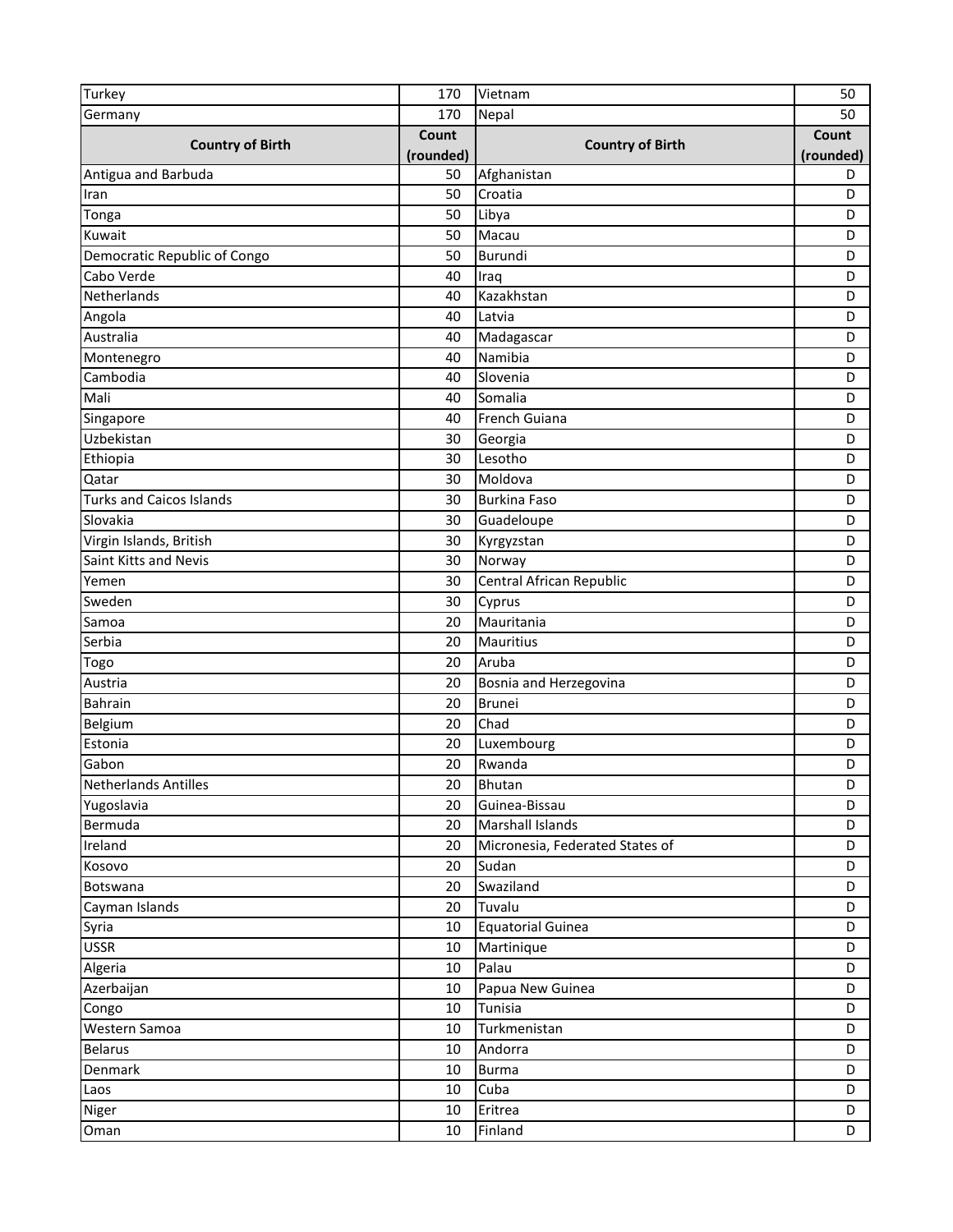| Switzerland             | 10                 | French Polynesia        |                    |
|-------------------------|--------------------|-------------------------|--------------------|
| <b>Benin</b>            | 10                 | Malta                   |                    |
| Montserrat              | 10                 | Mozambique              |                    |
| <b>Country of Birth</b> | Count<br>(rounded) | <b>Country of Birth</b> | Count<br>(rounded) |
| New Caledonia           | D                  | Zaire                   |                    |
| Tajikistan              | D                  | Not available           | 220                |

#### **Note(s):**

1) The report reflects the most up-to-date estimate available at the time the database is queried.

2) Counts may differ from those reported in previous periods due to system updates and post-adjudicative outcomes.

3) This report reflects the number of individuals with DACA expiration on or after Sep. 30, 2021 as of Sep. 30, 2021.

4) Individuals who have obtained Lawful Permanent Resident status or U.S. citizenship are excluded.

5) Totals may not sum due to rounding.

6) Counts less than 10 are notated with the letter "D".

7) Country of birth reflects the country of birth reported on the form I-821D.

#### **Source:**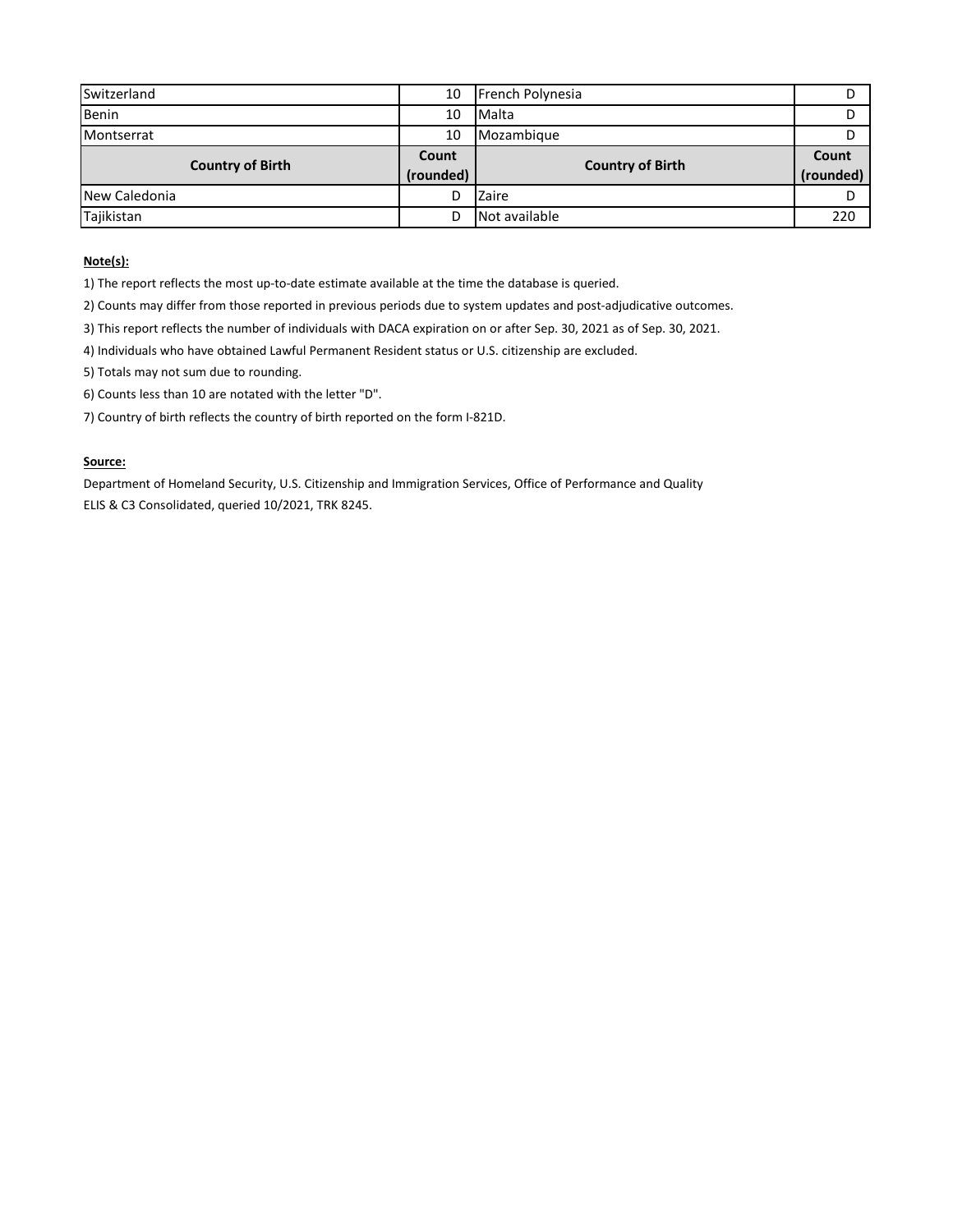#### By State or Territory As of September 30, 2021 Count of Active DACA Recipients



### U.S. Citizenship<br>and Immigration<br>Services

| <b>State or Territory of Residence</b> | Count     | <b>State or Territory of Residence</b>           | Count     |
|----------------------------------------|-----------|--------------------------------------------------|-----------|
|                                        | (rounded) |                                                  | (rounded) |
| <b>Grand Total</b>                     | 611,030   | Missouri                                         | 2,790     |
| California                             | 175,110   | Nebraska                                         | 2,760     |
| <b>Texas</b>                           | 101,330   | Idaho                                            | 2,620     |
| Illinois                               | 31,850    | Kentucky                                         | 2,560     |
| <b>New York</b>                        | 25,590    | lowa                                             | 2,330     |
| Florida                                | 23,570    | Louisiana                                        | 1,600     |
| Arizona                                | 23,070    | Delaware                                         | 1,260     |
| North Carolina                         | 22,840    | Mississippi                                      | 1,230     |
| Georgia                                | 19,630    | Rhode Island                                     | 830       |
| New Jersey                             | 15,350    | District of Columbia                             | 550       |
| Washington                             | 15,290    | Wyoming                                          | 480       |
| Colorado                               | 13,690    | Hawaii                                           | 360       |
| Nevada                                 | 11,740    | New Hampshire                                    | 240       |
| Oregon                                 | 9,200     | South Dakota                                     | 200       |
| Virginia                               | 8,790     | North Dakota                                     | 120       |
| Indiana                                | 8,470     | West Virginia                                    | 100       |
| Utah                                   | 8,070     | Montana                                          | 80        |
| Maryland                               | 7,470     | Alaska                                           | 70        |
| Tennessee                              | 7,220     | <b>Puerto Rico</b>                               | 60        |
| Wisconsin                              | 6,190     | Maine                                            | 50        |
| Oklahoma                               | 5,850     | Armed Forces Americas (except Canada)            | 40        |
| South Carolina                         | 5,500     | Vermont                                          | 30        |
| <b>New Mexico</b>                      | 5,330     | Virgin Islands                                   | 30        |
| Kansas                                 | 5,150     | Guam                                             | 10        |
| Massachusetts                          | 5,110     | American Samoa                                   | D         |
| Michigan                               | 4,960     | Northern Mariana Islands                         | D         |
| Minnesota                              | 4,840     | <b>Federated States of Micronesia</b>            | D         |
| Pennsylvania                           | 4,330     | <b>Armed Forces Pacific</b>                      | D         |
| Arkansas                               | 4,250     | Palau                                            | D         |
| Alabama                                | 3,860     | Armed Forces Africa, Canada, Europe, Middle East | D         |
| Ohio                                   | 3,700     | Not available                                    | D         |
| Connecticut                            | 3,280     |                                                  |           |

#### **Note(s):**

1) The report reflects the most up-to-date estimate available at the time the database is queried.

2) Counts may differ from those reported in previous periods due to system updates and post-adjudicative outcomes.

3) This report reflects the number of individuals with DACA expiration on or after Sep. 30, 2021 as of Sep. 30, 2021.

4) Individuals who have obtained Lawful Permanent Resident status or U.S. citizenship are excluded.

5) Totals may not sum due to rounding.

6) Counts less than 10 are notated with the letter "D".

#### **Source:**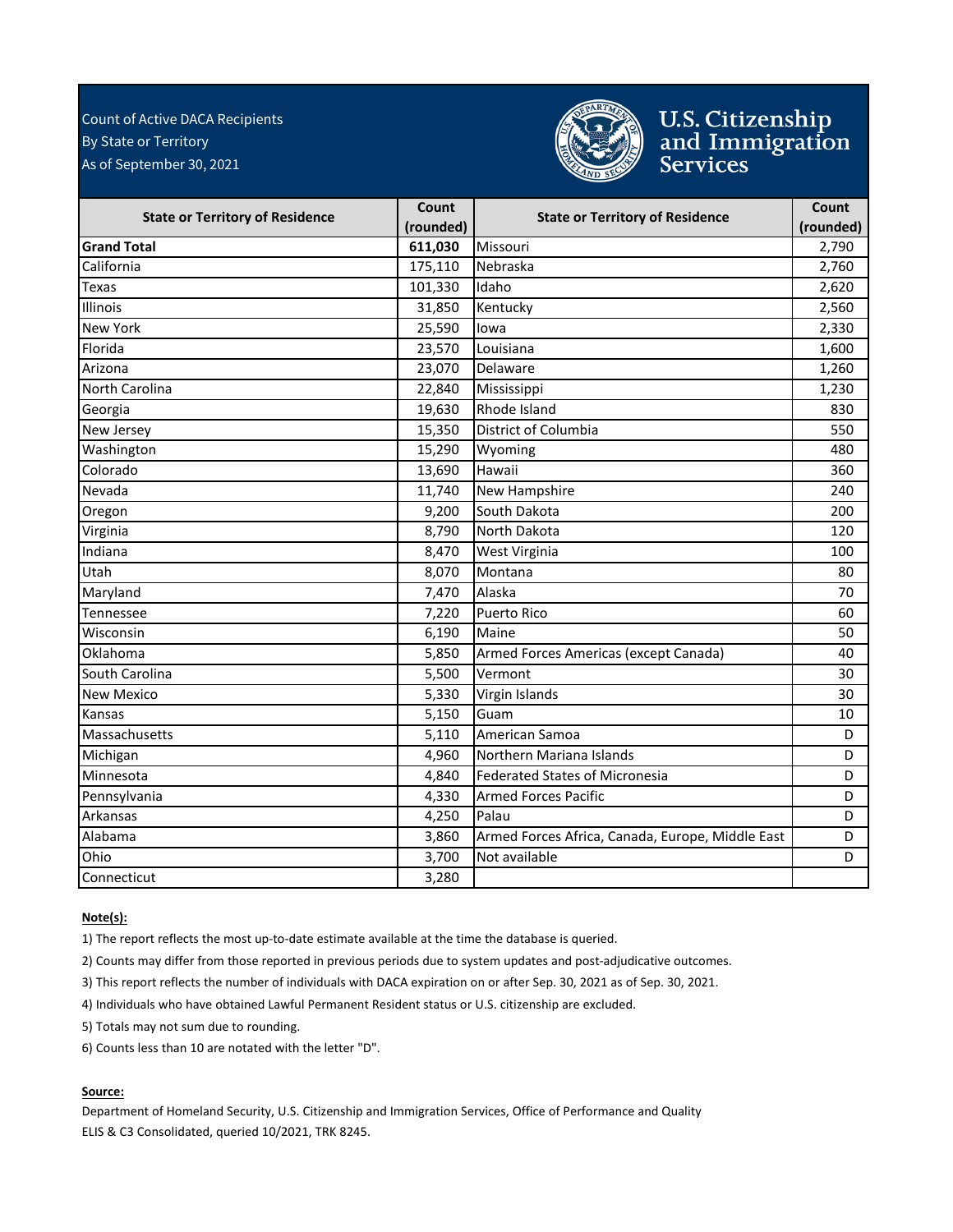#### As of September 30, 2021 Count of Active DACA Recipients By Core Based Statistical Area



# U.S. Citizenship<br>and Immigration<br>Services

| <b>Core Based Statistical Area</b>             | Count     | <b>Core Based Statistical Area</b>    | Count     |
|------------------------------------------------|-----------|---------------------------------------|-----------|
|                                                | (rounded) |                                       | (rounded) |
| <b>Grand Total</b>                             | 611,030   | Milwaukee-Waukesha-West Allis, WI     | 2,500     |
| Los Angeles-Long Beach-Anaheim, CA             | 75,390    | Santa Rosa, CA                        | 2,270     |
| New York-Newark-Jersey City, NY-NJ-PA          | 37,800    | Detroit-Warren-Dearborn, MI           | 2,170     |
| Dallas-Fort Worth-Arlington, TX                | 32,780    | Winston-Salem, NC                     | 2,120     |
| Houston-The Woodlands-Sugar Land, TX           | 31,370    | Baltimore-Columbia-Towson, MD         | 2,110     |
| Chicago-Naperville-Elgin, IL-IN-WI             | 30,410    | Brownsville-Harlingen, TX             | 2,010     |
| Riverside-San Bernardino-Ontario, CA           | 22,510    | Salem, OR                             | 1,950     |
| Phoenix-Mesa-Scottsdale, AZ                    | 20,150    | Yakima, WA                            | 1,880     |
| Atlanta-Sandy Springs-Roswell, GA              | 13,850    | Merced, CA                            | 1,840     |
| San Francisco-Oakland-Hayward, CA              | 12,540    | Greensboro-High Point, NC             | 1,840     |
| Washington-Arlington-Alexandria, DC-VA-MD-WV   | 11,220    | Kennewick-Richland, WA                | 1,770     |
| San Diego-Carlsbad, CA                         | 9,990     | Tulsa, OK                             | 1,760     |
| Las Vegas-Henderson-Paradise, NV               | 9,410     | Columbus, OH                          | 1,750     |
| Miami-Fort Lauderdale-West Palm Beach, FL      | 8,880     | Tucson, AZ                            | 1,720     |
| Denver-Aurora-Lakewood, CO                     | 8,620     | Memphis, TN-MS-AR                     | 1,700     |
| San Jose-Sunnyvale-Santa Clara, CA             | 7,790     | Durham-Chapel Hill, NC                | 1,650     |
| Austin-Round Rock, TX                          | 6,810     | Bridgeport-Stamford-Norwalk, CT       | 1,650     |
| Seattle-Tacoma-Bellevue, WA                    | 6,810     | Reno, NV                              | 1,640     |
| McAllen-Edinburg-Mission, TX                   | 6,760     | Fayetteville-Springdale-Rogers, AR-MO | 1,610     |
| Sacramento--Roseville--Arden-Arcade, CA        | 5,500     | Provo-Orem, UT                        | 1,590     |
| Charlotte-Concord-Gastonia, NC-SC              | 5,420     | Vallejo-Fairfield, CA                 | 1,460     |
| Portland-Vancouver-Hillsboro, OR-WA            | 5,420     | El Paso, TX                           | 1,450     |
| Bakersfield, CA                                | 4,850     | North Port-Sarasota-Bradenton, FL     | 1,420     |
| San Antonio-New Braunfels, TX                  | 4,830     | Cape Coral-Fort Myers, FL             | 1,410     |
| Fresno, CA                                     | 4,740     | Omaha-Council Bluffs, NE-IA           | 1,390     |
| Salt Lake City, UT                             | 4,220     | Birmingham-Hoover, AL                 | 1,350     |
| Philadelphia-Camden-Wilmington, PA-NJ-DE-MD    | 4,040     | Grand Rapids-Wyoming, MI              | 1,320     |
| Boston-Cambridge-Newton, MA-NH                 | 3,880     | Gainesville, GA                       | 1,280     |
| Minneapolis-St. Paul-Bloomington, MN-WI        | 3,810     | Greenville-Anderson-Mauldin, SC       | 1,270     |
| Oxnard-Thousand Oaks-Ventura, CA               | 3,680     | Ogden-Clearfield, UT                  | 1,230     |
| Indianapolis-Carmel-Anderson, IN               | 3,640     | Santa Cruz-Watsonville, CA            | 1,210     |
| Raleigh, NC                                    | 3,430     | Lakeland-Winter Haven, FL             | 1,190     |
| Visalia-Porterville, CA                        | 3,350     | Laredo, TX                            | 1,180     |
| Stockton-Lodi, CA                              | 3,220     | Wichita, KS                           | 1,160     |
| Kansas City, MO-KS                             | 3,150     | Providence-Warwick, RI-MA             | 1,140     |
| Tampa-St. Petersburg-Clearwater, FL            | 2,980     | Boise City, ID                        | 1,110     |
| Nashville-Davidson--Murfreesboro--Franklin, TN | 2,930     | Elkhart-Goshen, IN                    | 1,110     |
| Modesto, CA                                    | 2,880     | Richmond, VA                          | 1,050     |
| Santa Maria-Santa Barbara, CA                  | 2,780     | Greeley, CO                           | 1,010     |
| Salinas, CA                                    | 2,760     | Other CBSA                            | 92,690    |
| Oklahoma City, OK                              | 2,760     | Not available                         | 1,310     |
| Albuquerque, NM                                | 2,560     | Non CBSA                              | 13,340    |
| Orlando-Kissimmee-Sanford, FL                  | 2,520     |                                       |           |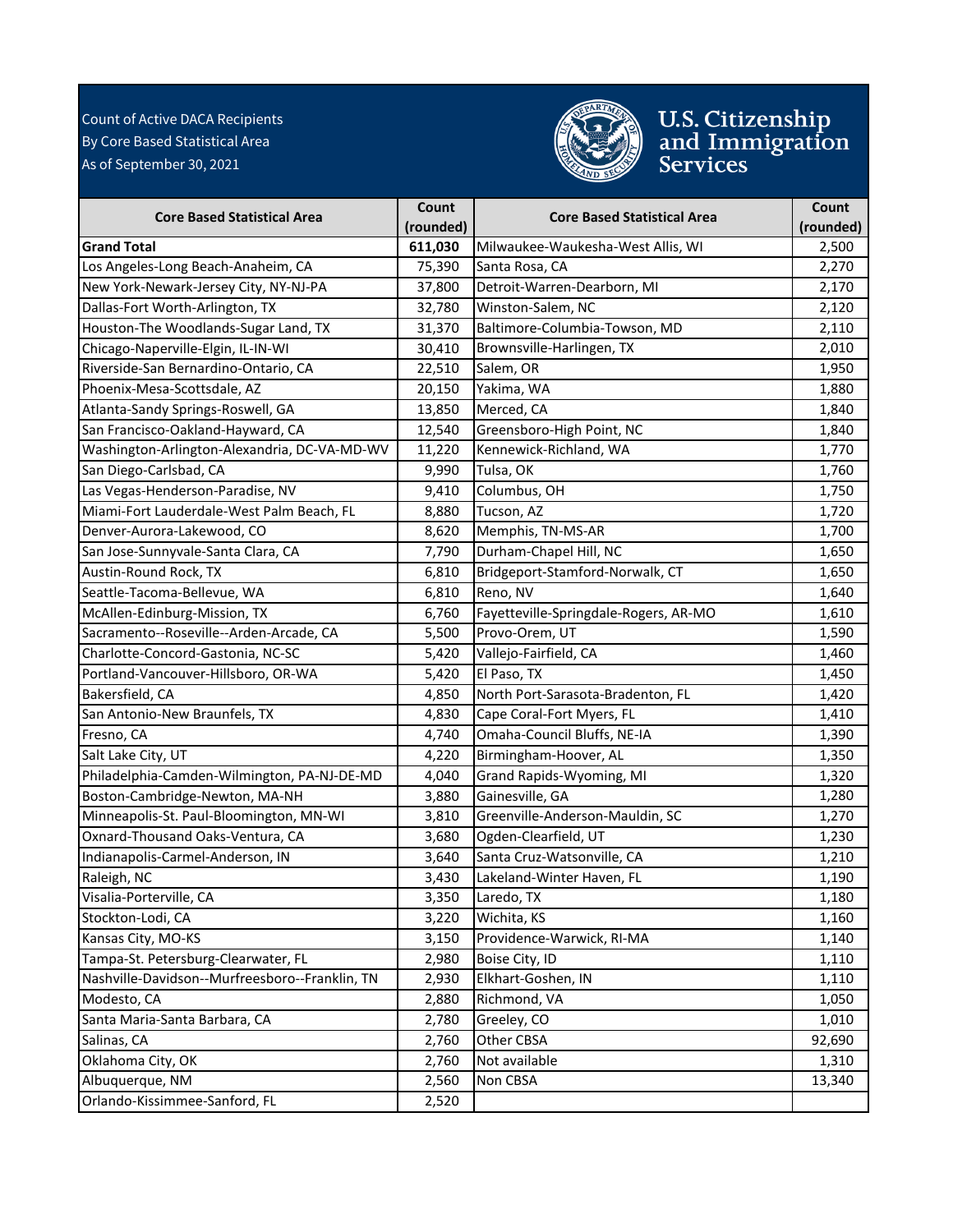#### **Note(s):**

1) The report reflects the most up-to-date estimate available at the time the database is queried.

- 2) Counts may differ from those reported in previous periods due to system updates and post-adjudicative outcomes.
- 3) This report reflects the number of individuals with DACA expiration on or after Sep. 30, 2021 as of Sep. 30, 2021.
- 4) Individuals who have obtained Lawful Permanent Resident status or U.S. citizenship are excluded.
- 5) Core Based Statistical Areas (CBSA) at the time of most recent adjudication. CBSAs are defined by the Office of Management and Budget.
- 6) Totals may not sum due to rounding.
- 7) Counts less than 10 are notated with the letter "D".

#### **Source:**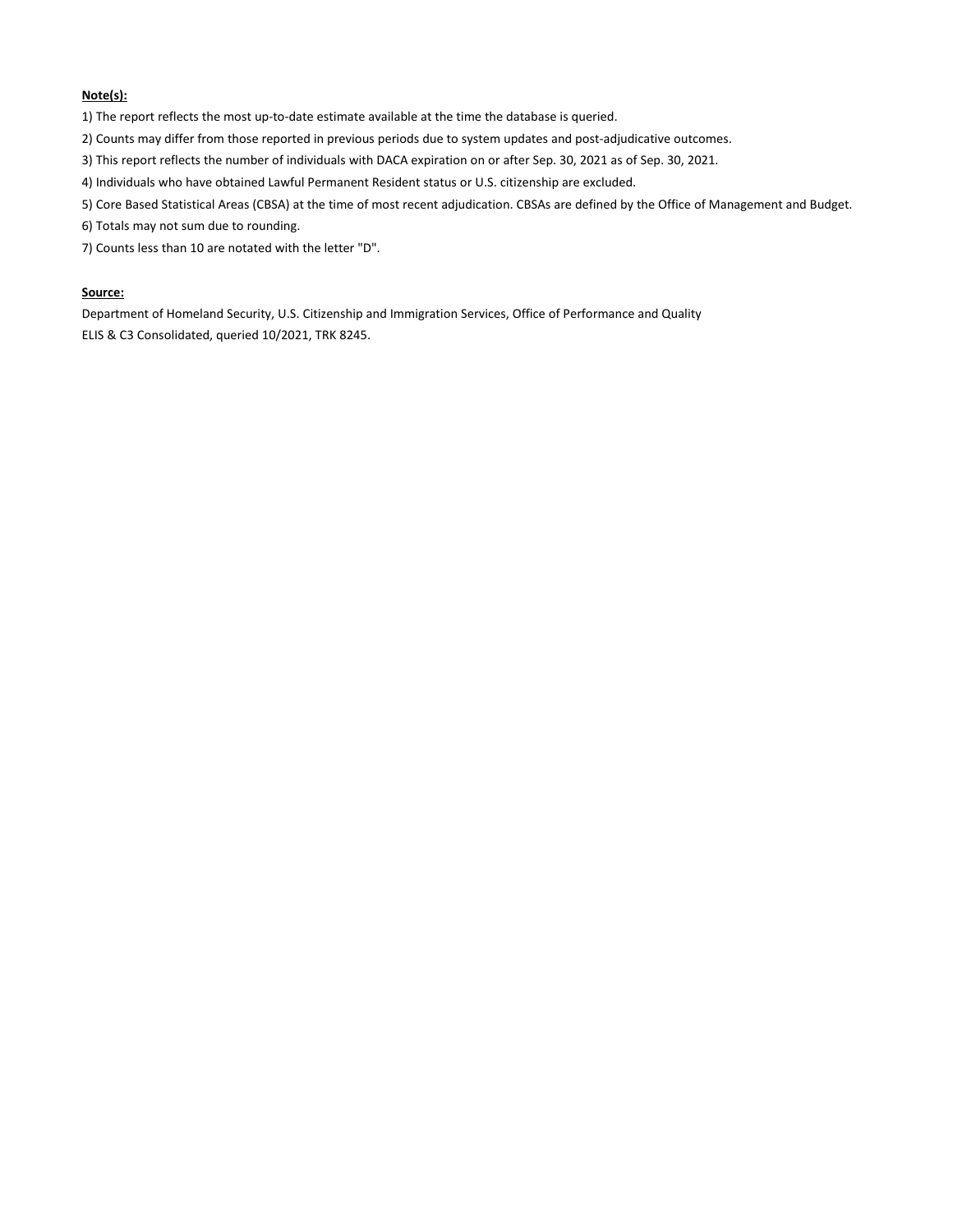Count of Active DACA Recipients By Gender

As of September 30, 2021



### U.S. Citizenship<br>and Immigration<br>Services

| Gender             | Count (rounded) |
|--------------------|-----------------|
| <b>Grand Total</b> | 611,030         |
| Female             | 328,260         |
| Male               | 282,550         |
| Not available      | 220             |

#### **Note(s):**

1) The report reflects the most up-to-date estimate available at the time the database is queried.

2) Counts may differ from those reported in previous periods due to system updates and post-adjudicative outcomes.

3) This report reflects the number of individuals with DACA expiration on or after Sep. 30, 2021 as of Sep. 30, 2021.

4) Individuals who have obtained Lawful Permanent Resident status or U.S. citizenship are excluded.

5) Totals may not sum due to rounding.

6) Counts less than 10 are notated with the letter "D".

#### **Source:**

Department of Homeland Security, U.S. Citizenship and Immigration Services, Office of Performance and Quality ELIS & C3 Consolidated, queried 10/2021, TRK 8245.

#### Count of Active DACA Recipients

By Marital Status

As of September 30, 2021



### U.S. Citizenship<br>and Immigration **Services**

| <b>Marital Status</b> | Count (rounded) |
|-----------------------|-----------------|
| <b>Grand Total</b>    | 611,030         |
| Single                | 436,710         |
| Married               | 155,710         |
| <b>Divorced</b>       | 12,000          |
| Widowed               | 490             |
| Not available         | 6,120           |

#### **Note(s):**

1) The report reflects the most up-to-date estimate available at the time the database is queried.

2) Counts may differ from those reported in previous periods due to system updates and post-adjudicative outcomes.

3) This report reflects the number of individuals with DACA expiration on or after Sep. 30, 2021 as of Sep. 30, 2021.

4) Individuals who have obtained Lawful Permanent Resident status or U.S. citizenship are excluded.

5) Marital status reflects the DACA recipient's marital status as of the most recent adjudication.

6) Totals may not sum due to rounding.

7) Counts less than 10 are notated with the letter "D".

#### **Source:**